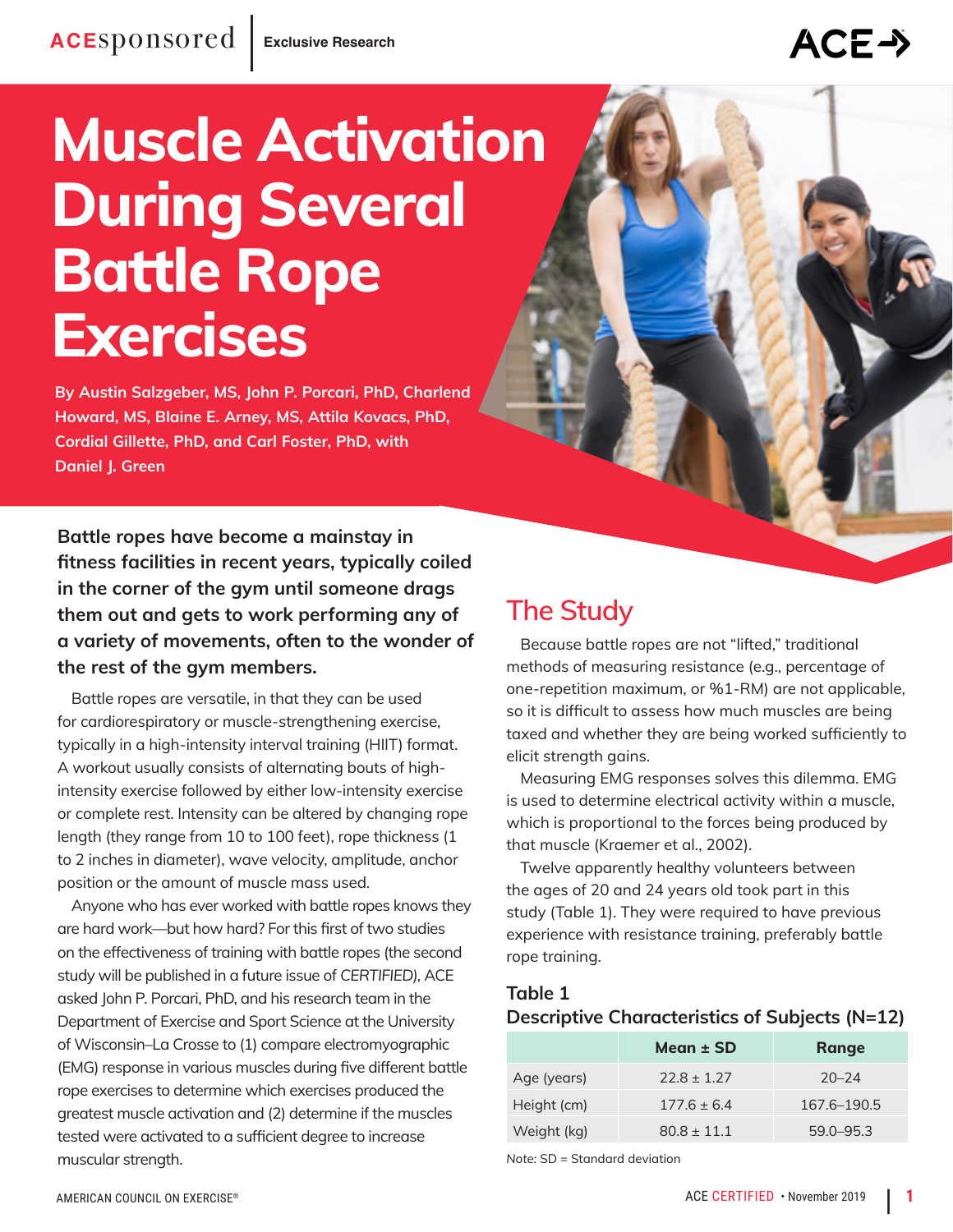Each subject participated in one practice session, during which the battle rope exercises were demonstrated and the subjects were given time to practice. All exercises were performed with feet shoulderwidth apart, knees slightly bent, back straight, a slight forward lean of the torso, elbows extended, and handles held with a handshake grip. Exercises were performed at a self-selected pace, but the subjects were told to perform the exercises as vigorously as possible.

The following five exercises were performed:

- **P** Double-arm slams: The subject brought both ends of the battle rope near or above their head with shoulder flexion. Forceful shoulder extension occurred to cause the battle rope to hit the ground as hard and fast as possible.
- **P** Double-arm waves: The subject held both ends of the battle rope. The subject kept his or her arms in front of the torso by flexing the shoulders until the battle rope handles were approximately shoulder height, and then extended the shoulders until the handles were even with the waist. The arms moved up and down in unison.
- **Double alternating arm waves:** The subject held both ends of the battle rope. The subject kept the arms in front of the torso by flexing the shoulders until the battle rope handles were approximately shoulder height, and then extended the shoulders until the handles were even with the waist. The subject alternated the extension and flexion of each shoulder with each arm, so the arms moved in opposite directions.
- **Single-arm waves:** The subject held one end of the battle rope with a single arm. The subject flexed the shoulder until the battle rope handle was approximately shoulder height, and then extended the shoulder so the handle was approximately waist height.
- **Double outside circles:** The subject held both ends of the battle rope, and the handles stayed near the abdominal region throughout the exercise. The subject slightly raised and externally rotated both shoulders in a circular motion and then internally rotated both in a circular motion. The circles being made by the arms going in opposite directions.

On the testing day, the subjects performed an active warm-up consisting of five minutes on a stationary bike and three minutes of battle rope exercises. After having electrodes placed on various muscles, they performed a maximum voluntary isometric contraction (MVIC) for each muscle using manual muscle techniques (i.e., the subjects were asked to contract with as much force as possible against an immoveable object, which gives the research team a maximal EMG reading for that particular muscle).

The eight muscles evaluated in this study were as follows:

- ▶ Vastus medialis ▶ Gluteus maximus
- ▶ Erector spinae ▶ External oblique
- ▶ Rectus abdominis ▶ Upper trapezius
- ▶ Anterior deltoid ▶ Palmaris longus

The subjects then performed the five battle rope exercises described above.

### **The Results**

Muscle activation for each of the eight muscles during each exercise is presented in Figures 1 through 8. The muscle activation data were compared to a threshold of 40% of MVIC, as it is generally accepted that a muscle must be contracting above 40% MVIC in order to gain strength (Fry, 2004).

The findings of this study can be summarized as follows:

- All eight muscles tested were contracting above 40% MVIC during double-arm slams and double-arm waves.
- All of the muscles were contracting above 40% MVIC during double alternating waves, except for the vastus medialis and the rectus abdominis.
- All of the muscles were contracting above 40% MVIC during double outside circles, except for the rectus abdominis and anterior deltoid.
- All of the muscles were contracting above 40% MVIC during single-arm waves, except for the vastus medialis, gluteus maximus and the rectus abdominis.
- $\triangleright$  The vastus medialis, gluteus maximus, erector spinae and rectus abdominis worked significantly harder during double-arm slams than during any of the other exercises.
- $\blacktriangleright$  The external oblique worked significantly harder during double-arm slams, double alternating waves and single-arm waves than during double-arm waves and double outside circles.
- Ine anterior deltoid worked significantly harder during double-arm slams, double-arm waves, double alternating waves and single-arm waves than during double outside circles.
- $\triangleright$  For the upper trapezius and palmaris longus, there were no significant differences among the exercises.
- $\blacktriangleright$  It should be noted that for the erector spinae, data were only available for nine subjects due to technical difficulties.

Dr. Porcari nicely summarizes these complex and extensive results: "Battle ropes provide a tremendous total-body workout, but variety of movement is key."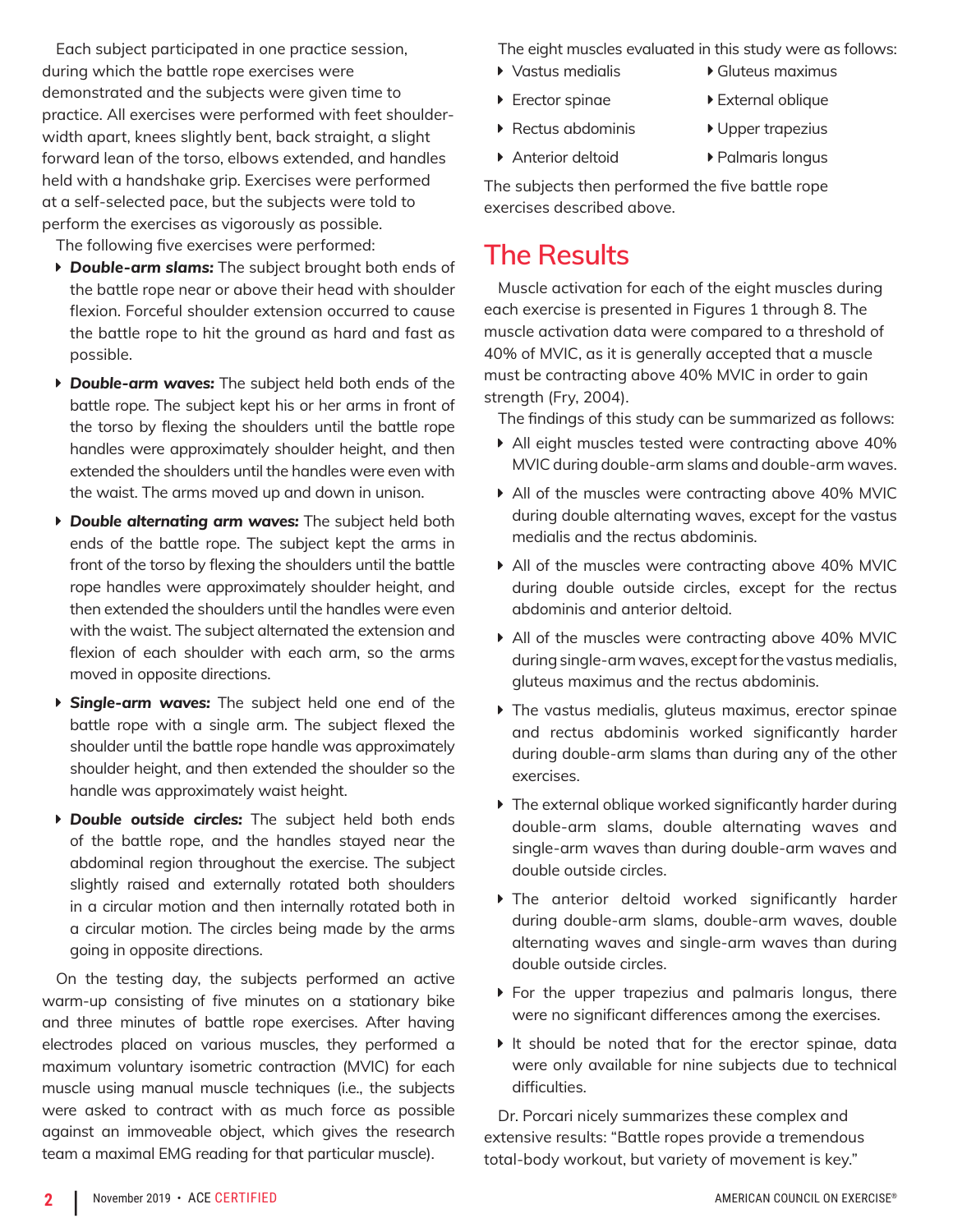## **The Bottom Line**

The main purpose of this study was to determine if

battle rope exercises can overload the muscles enough to improve muscular strength. With a few exceptions, most of the muscles were contacting at or above the 40% MVIC threshold for the majority of the exercises.

If someone had to choose a single battle rope exercise to include

**"Battle ropes provide a** tremendous total-body **workout, but** variety **of movement is** key.**"**

in his or her training, double-arm slams would be the optimal choice, as it was the best exercise for activating the majority of the muscles tested. This is because there is

> more vertical motion of the entire body, as the subjects brought the battle rope above their heads and then forcefully slammed the rope into the ground. Also, exercise with the battle rope was shown to positively affect grip strength, as reflected by the fact that the palmaris longus was contracting in excess of 75% of MVIC during all exercises.





#### **Figure 1**

Activation of the **vastus medialis** for the five battle rope exercises. Dashed line depicts threshold for increasing muscular strength.

100 90 80 70 60 % MVIC 50 40 30 20 10 0 Double-arm Slams Double-arm Double alternating Single-arm Waves Double Outside Waves Circles **Waves** 

\*Statistically significantly greater than all other exercises (p<.05).



#### **Figure 2**

Activation of the **gluteus maximus** for the five battle rope exercises. Dashed line depicts threshold for increasing muscular strength.

\*Statistically significantly greater than all other exercises (p<.05).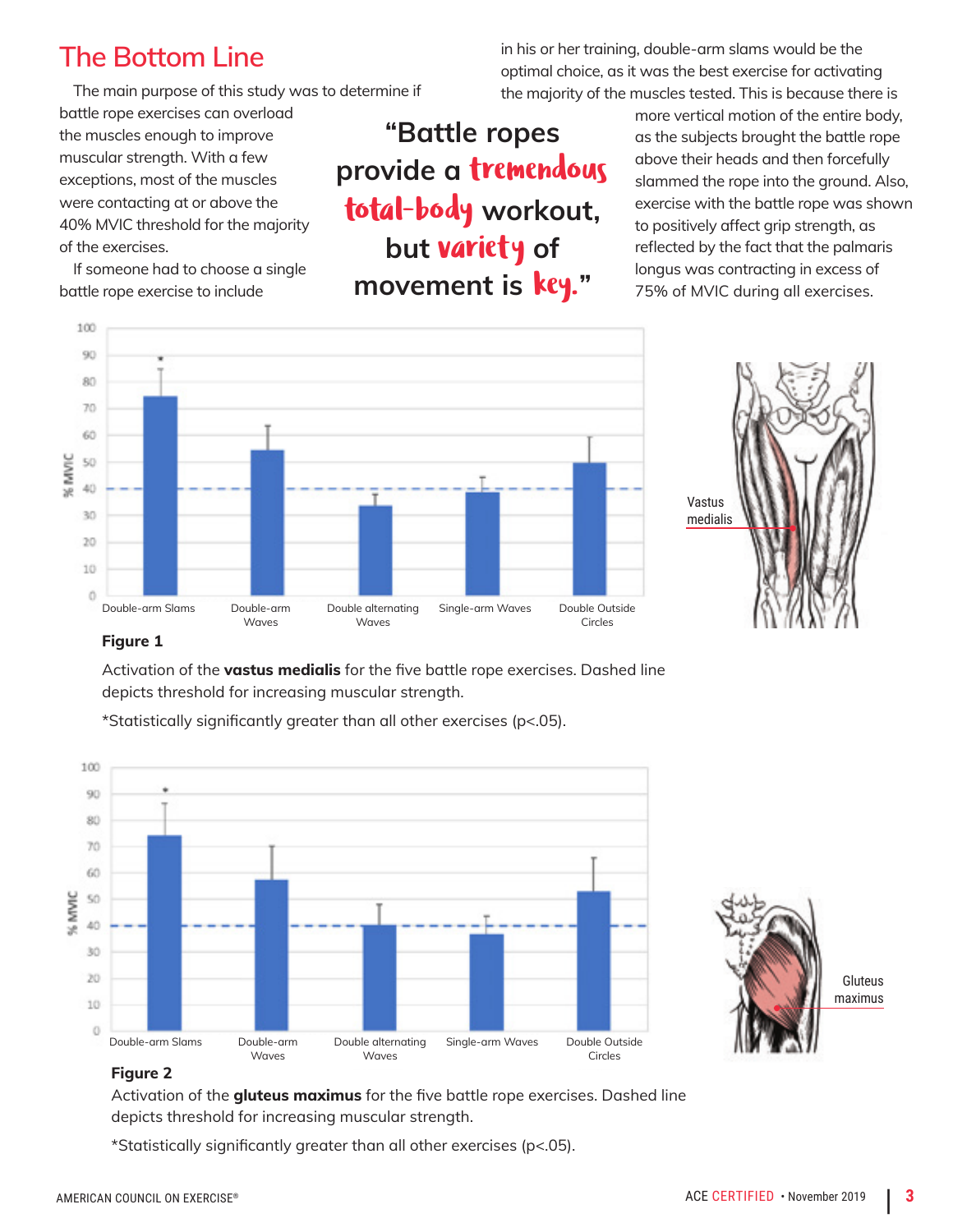



#### **Figure 3**

Activation of the **erector spinae** for the five battle rope exercises. Dashed line depicts threshold for increasing muscular strength.

\*Statistically significantly greater than all other exercises (p<.05).





#### **Figure 4**

Activation of the **external oblique** for the five battle rope exercises. Dashed line depicts threshold for increasing muscular strength.

\*Statistically significantly different than Double-arm Waves and Double Outside Circles (p<.05).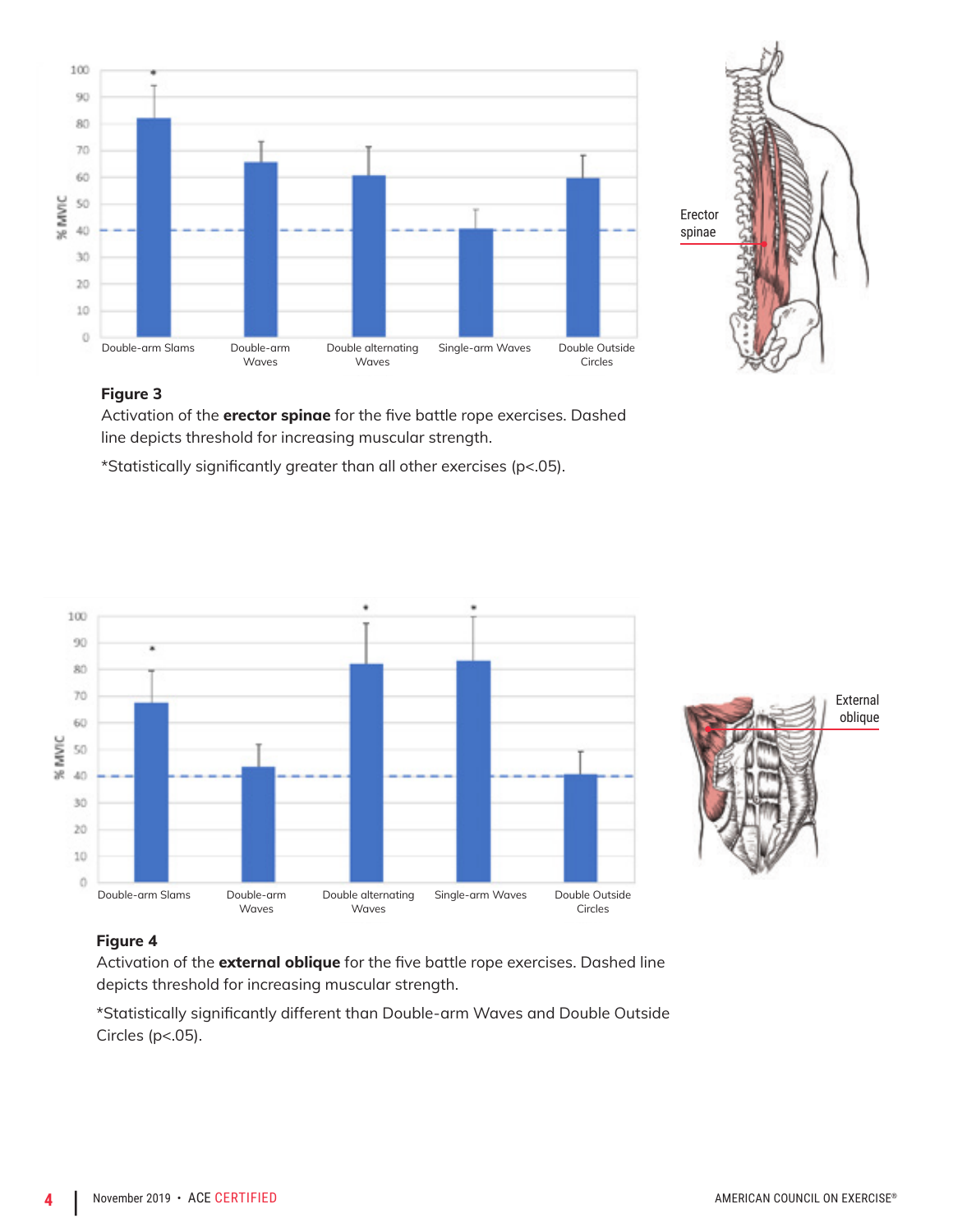



#### **Figure 5**

Activation of the **rectus abdominis** for the five battle rope exercises. Dashed line depicts threshold for increasing muscular strength.

\*Statistically significantly greater than all other exercises (p<.05).





#### **Figure 6**

Activation of the **upper trapezius** for the five battle rope exercises. Dashed line depicts threshold for increasing muscular strength.



which includes a warm-up and nine exercises.